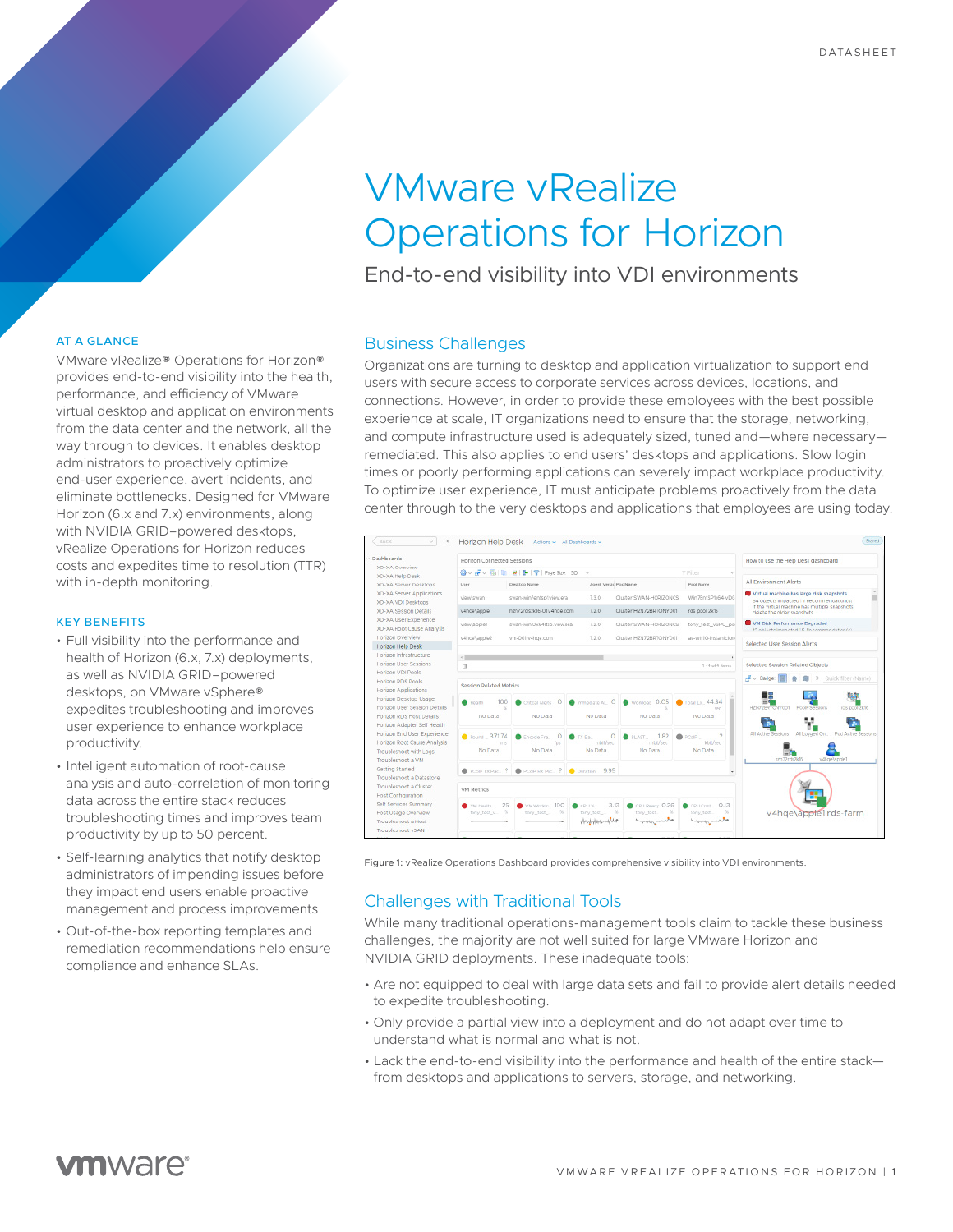# Solution Overview

VMware vRealize Operations for Horizon is optimized for VMware Horizon (6.x, 7.x) environments, as well as NVIDIA GRID–powered desktops. It allows IT to meet these challenges head on while improving operational efficiencies and user experience, reducing operating expenses, and improving infrastructure utilization.

# Key Features

VMware vRealize Operations for Horizon provides many key features beyond traditional tools:

- Patented self-learning analytics that adapt to your environment, continuously analyzing thousands of metrics for server, storage, networking, and end-user performance.
- In-guest metrics for application performance to ensure end users have the best possible user experience.
- Comprehensive dashboards that simplify monitoring of health and performance, identify bottlenecks, and improve the infrastructure efficiency of your entire VMware Horizon environment.
- Dynamic thresholds and "smart alerts" that notify administrators earlier in the process and provide more specific information about impending performance issues.
- Automated root-cause analysis, session look-up, and event correlation for faster troubleshooting of end-user problems.
- Integrated approach to performance, capacity, and configuration management that supports holistic management of virtual desktop and application operations.
- Out-of-the-box reporting on usage and license metrics and preconfigured commands for quick remediation.
- Designed and optimized specifically for VMware Horizon and NVIDIA GRID environments.
- Available as a virtual appliance for faster time to value.

### Business Benefits

IT organizations that manage VMware Horizon and NVIDIA GRID deployments with vRealize Operations for Horizon can benefit from

- Lower operating costs Improve staff productivity by up to 50 percent and infrastructure efficiency by up to 30 percent.
- Faster time to value Move and scale out your production-environment virtual desktop and applications more quickly.
- Better end-user experience from any device Provide infrastructure and desktop administrators with comprehensive visibility into virtual desktop operations and infrastructure, enabling them to eliminate performance problems before they impact end users.

# **vm**ware<sup>®</sup>